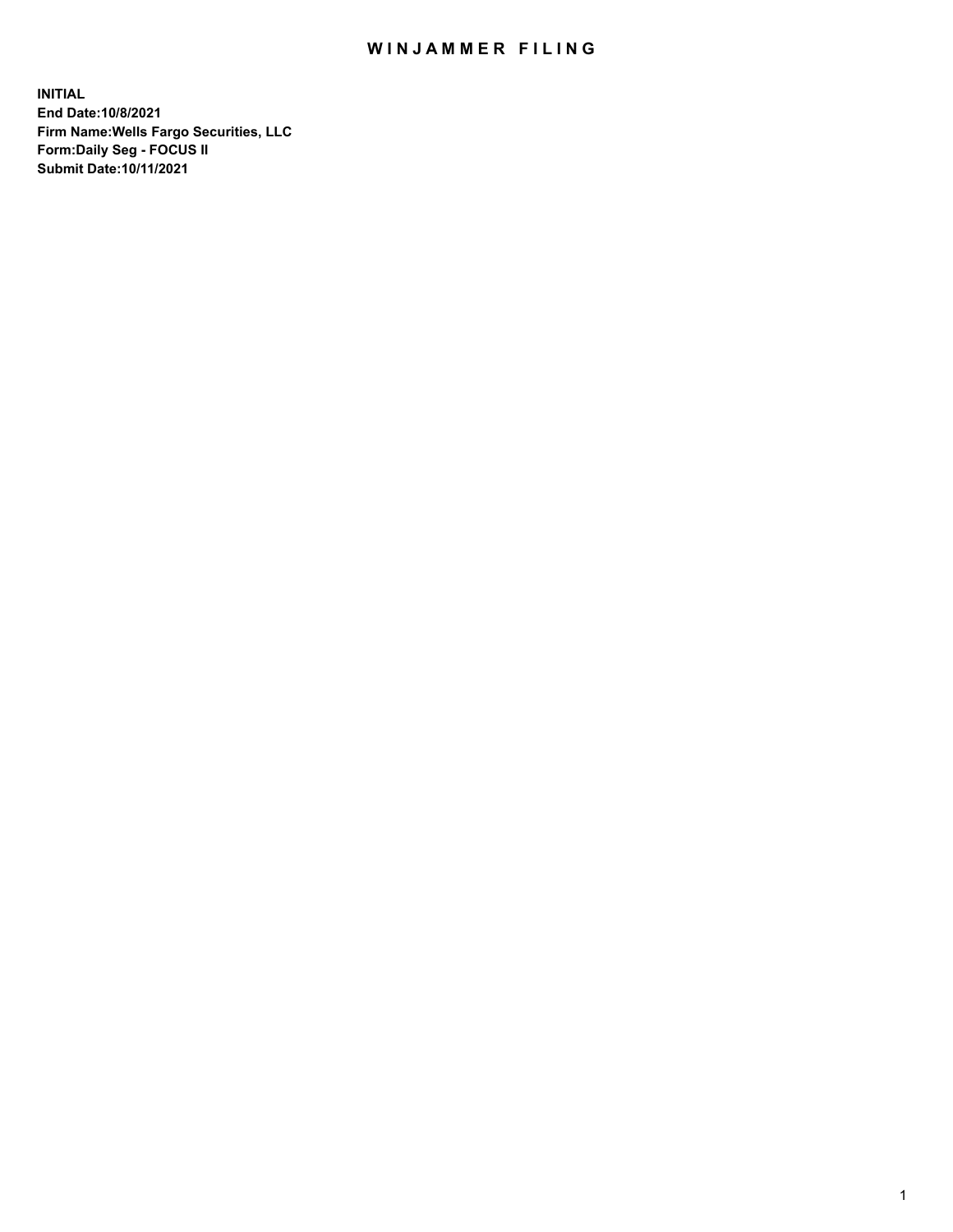**INITIAL End Date:10/8/2021 Firm Name:Wells Fargo Securities, LLC Form:Daily Seg - FOCUS II Submit Date:10/11/2021 Daily Segregation - Cover Page**

| Name of Company                                                                                                                                                                                                                                                                                                                | <b>Wells Fargo Securities LLC</b>                             |
|--------------------------------------------------------------------------------------------------------------------------------------------------------------------------------------------------------------------------------------------------------------------------------------------------------------------------------|---------------------------------------------------------------|
| <b>Contact Name</b>                                                                                                                                                                                                                                                                                                            | <b>James Gnall</b>                                            |
| <b>Contact Phone Number</b>                                                                                                                                                                                                                                                                                                    | 917-699-6822                                                  |
| <b>Contact Email Address</b>                                                                                                                                                                                                                                                                                                   | james.w.gnall@wellsfargo.com                                  |
| FCM's Customer Segregated Funds Residual Interest Target (choose one):<br>a. Minimum dollar amount: ; or<br>b. Minimum percentage of customer segregated funds required:% ; or<br>c. Dollar amount range between: and; or<br>d. Percentage range of customer segregated funds required between:% and%.                         | 125,000,000<br><u>0</u><br>0 <sub>0</sub><br>0 <sub>0</sub>   |
| FCM's Customer Secured Amount Funds Residual Interest Target (choose one):<br>a. Minimum dollar amount: ; or<br>b. Minimum percentage of customer secured funds required:%; or<br>c. Dollar amount range between: and; or<br>d. Percentage range of customer secured funds required between:% and%.                            | 35,000,000<br>$\overline{\mathbf{0}}$<br>00<br>0 <sub>0</sub> |
| FCM's Cleared Swaps Customer Collateral Residual Interest Target (choose one):<br>a. Minimum dollar amount: ; or<br>b. Minimum percentage of cleared swaps customer collateral required:% ; or<br>c. Dollar amount range between: and; or<br>d. Percentage range of cleared swaps customer collateral required between:% and%. | 360,000,000<br><u>0</u><br>00<br>00                           |

Attach supporting documents CH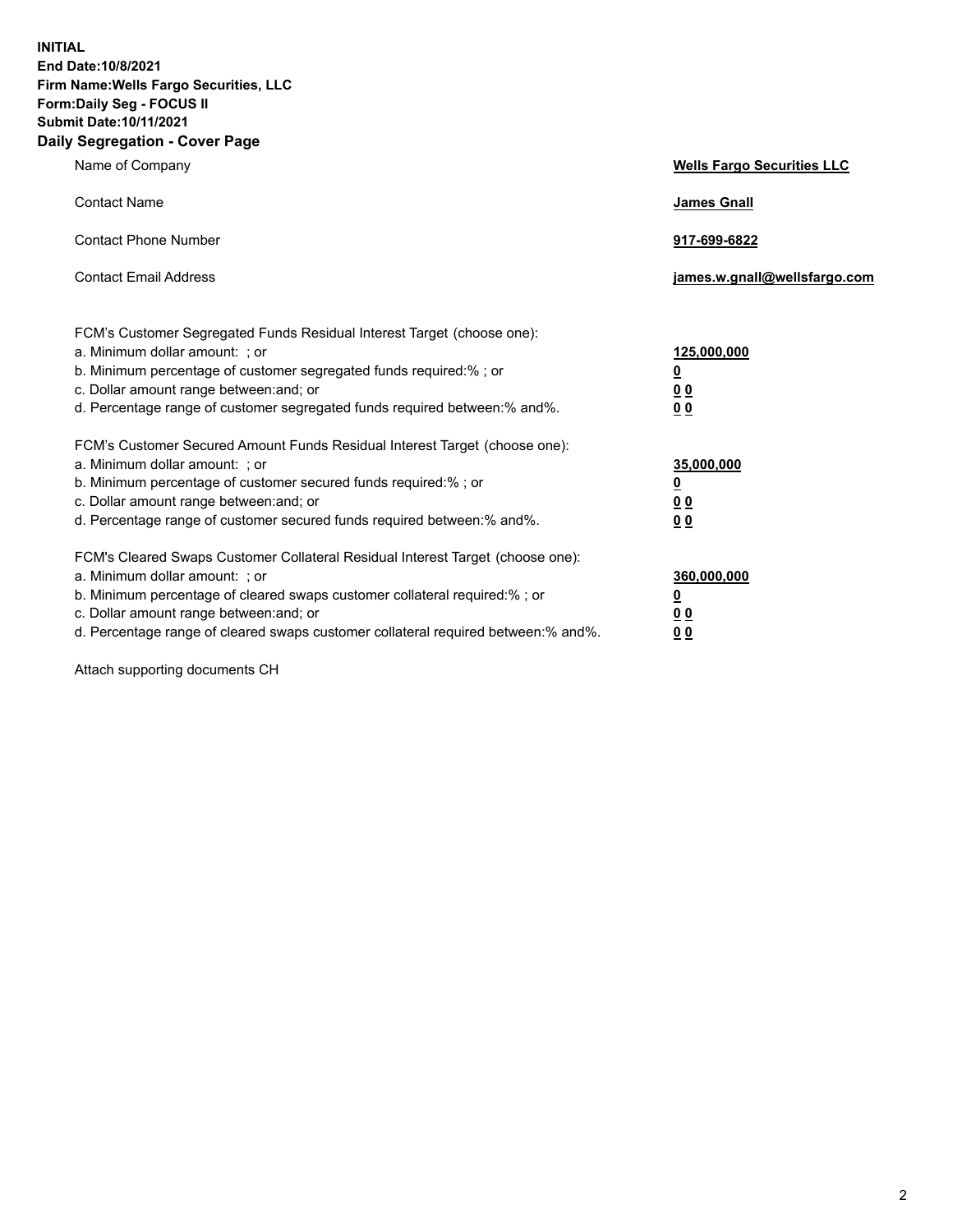**INITIAL End Date:10/8/2021 Firm Name:Wells Fargo Securities, LLC Form:Daily Seg - FOCUS II Submit Date:10/11/2021**

## **Daily Segregation - Secured Amounts**

|           | Foreign Futures and Foreign Options Secured Amounts                                         |                                    |
|-----------|---------------------------------------------------------------------------------------------|------------------------------------|
|           | Amount required to be set aside pursuant to law, rule or regulation of a foreign            | $0$ [7305]                         |
|           | government or a rule of a self-regulatory organization authorized thereunder                |                                    |
| 1.        | Net ledger balance - Foreign Futures and Foreign Option Trading - All Customers             |                                    |
|           | A. Cash                                                                                     | 336,404,675 [7315]                 |
|           | B. Securities (at market)                                                                   | 208,430,904 [7317]                 |
| 2.        | Net unrealized profit (loss) in open futures contracts traded on a foreign board of trade   | 21,545,981 [7325]                  |
| 3.        | Exchange traded options                                                                     |                                    |
|           | a. Market value of open option contracts purchased on a foreign board of trade              | 1,242,952 [7335]                   |
|           | b. Market value of open contracts granted (sold) on a foreign board of trade                | -241,950 [7337]                    |
| 4.        | Net equity (deficit) (add lines 1. 2. and 3.)                                               | 567,382,562 [7345]                 |
| 5.        | Account liquidating to a deficit and account with a debit balances - gross amount           | 3,226,926 [7351]                   |
|           | Less: amount offset by customer owned securities                                            | -3,216,239 [7352] 10,687 [7354]    |
| 6.        | Amount required to be set aside as the secured amount - Net Liquidating Equity              | 567,393,249 [7355]                 |
|           | Method (add lines 4 and 5)                                                                  |                                    |
| 7.        | Greater of amount required to be set aside pursuant to foreign jurisdiction (above) or line | 567,393,249 [7360]                 |
|           | 6.                                                                                          |                                    |
|           | FUNDS DEPOSITED IN SEPARATE REGULATION 30.7 ACCOUNTS                                        |                                    |
| 1.        | Cash in banks                                                                               |                                    |
|           | A. Banks located in the United States                                                       | 172,710,103 [7500]                 |
|           | B. Other banks qualified under Regulation 30.7                                              | 30,145,724 [7520] 202,855,827      |
|           |                                                                                             | [7530]                             |
| 2.        | Securities                                                                                  |                                    |
|           | A. In safekeeping with banks located in the United States                                   | 132,474,149 [7540]                 |
|           | B. In safekeeping with other banks qualified under Regulation 30.7                          | 0 [7560] 132,474,149 [7570]        |
| 3.        | Equities with registered futures commission merchants                                       |                                    |
|           | A. Cash                                                                                     | 2,403,917 [7580]                   |
|           | <b>B.</b> Securities                                                                        | 95,968,858 [7590]                  |
|           | C. Unrealized gain (loss) on open futures contracts                                         | 34,457,681 [7600]                  |
|           | D. Value of long option contracts                                                           | 1,242,952 [7610]                   |
|           | E. Value of short option contracts                                                          | -241,950 [7615] 133,831,458 [7620] |
| 4.        | Amounts held by clearing organizations of foreign boards of trade                           |                                    |
|           | A. Cash                                                                                     | $0$ [7640]                         |
|           | <b>B.</b> Securities                                                                        | $0$ [7650]                         |
|           | C. Amount due to (from) clearing organization - daily variation                             | $0$ [7660]                         |
|           | D. Value of long option contracts                                                           | $0$ [7670]                         |
|           | E. Value of short option contracts                                                          | 0 [7675] 0 [7680]                  |
| 5.        | Amounts held by members of foreign boards of trade                                          |                                    |
|           | A. Cash                                                                                     | 21,395,354 [7700]                  |
|           | <b>B.</b> Securities                                                                        | 200,100,847 [7710]                 |
|           | C. Unrealized gain (loss) on open futures contracts                                         | -32,903,206 [7720]                 |
|           | D. Value of long option contracts                                                           | $0$ [7730]                         |
|           | E. Value of short option contracts                                                          | 0 [7735] 188,592,995 [7740]        |
| 6.        | Amounts with other depositories designated by a foreign board of trade                      | 0 [7760]                           |
| 7.        | Segregated funds on hand                                                                    | $0$ [7765]                         |
| 8.        | Total funds in separate section 30.7 accounts                                               | 657,754,429 [7770]                 |
| 9.        | Excess (deficiency) Set Aside for Secured Amount (subtract line 7 Secured Statement         | 90,361,180 [7380]                  |
|           | Page 1 from Line 8)                                                                         |                                    |
| $10^{-1}$ | compact Terret Amount for Excess funds in concrete section 20.7 secounts                    | <b>25 000 000 177001</b>           |

- 10. Management Target Amount for Excess funds in separate section 30.7 accounts **35,000,000** [7780]
- 11. Excess (deficiency) funds in separate 30.7 accounts over (under) Management Target **55,361,180** [7785]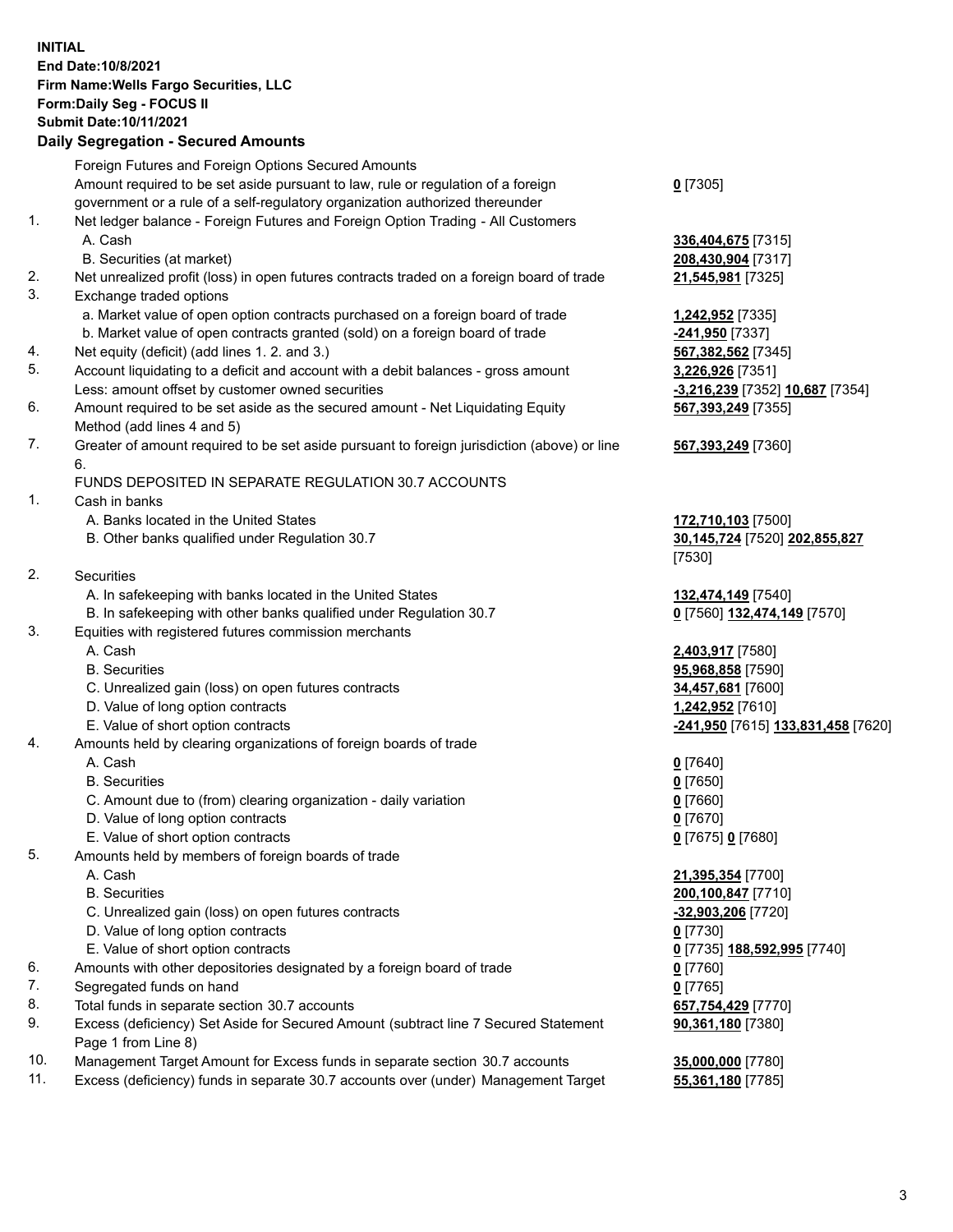**INITIAL End Date:10/8/2021 Firm Name:Wells Fargo Securities, LLC Form:Daily Seg - FOCUS II Submit Date:10/11/2021 Daily Segregation - Segregation Statement** SEGREGATION REQUIREMENTS(Section 4d(2) of the CEAct) 1. Net ledger balance A. Cash **3,420,077,819** [7010] B. Securities (at market) **1,750,461,502** [7020] 2. Net unrealized profit (loss) in open futures contracts traded on a contract market **-148,985,182** [7030] 3. Exchange traded options A. Add market value of open option contracts purchased on a contract market **2,486,491,884** [7032] B. Deduct market value of open option contracts granted (sold) on a contract market **-2,417,909,672** [7033] 4. Net equity (deficit) (add lines 1, 2 and 3) **5,090,136,351** [7040] 5. Accounts liquidating to a deficit and accounts with debit balances - gross amount **49,446,996** [7045] Less: amount offset by customer securities **-49,444,089** [7047] **2,907** [7050] 6. Amount required to be segregated (add lines 4 and 5) **5,090,139,258** [7060] FUNDS IN SEGREGATED ACCOUNTS 7. Deposited in segregated funds bank accounts A. Cash **145,085,412** [7070] B. Securities representing investments of customers' funds (at market) **615,283,299** [7080] C. Securities held for particular customers or option customers in lieu of cash (at market) **157,967,516** [7090] 8. Margins on deposit with derivatives clearing organizations of contract markets A. Cash **2,617,599,556** [7100] B. Securities representing investments of customers' funds (at market) **364,722,310** [7110] C. Securities held for particular customers or option customers in lieu of cash (at market) **1,592,493,986** [7120] 9. Net settlement from (to) derivatives clearing organizations of contract markets **36,385,864** [7130]

10. Exchange traded options

- A. Value of open long option contracts **2,486,491,884** [7132]
- B. Value of open short option contracts **-2,417,909,672** [7133]
- 11. Net equities with other FCMs

A. Net liquidating equity **0** [7140]

B. Securities representing investments of customers' funds (at market) **0** [7160]

C. Securities held for particular customers or option customers in lieu of cash (at market)

- 12. Segregated funds on hand **0** [7150]
- 13. Total amount in segregation (add lines 7 through 12) **5,598,120,155** [7180]
- 14. Excess (deficiency) funds in segregation (subtract line 6 from line 13) **507,980,897** [7190]
- 15. Management Target Amount for Excess funds in segregation **125,000,000** [7194]
- 16. Excess (deficiency) funds in segregation over (under) Management Target Amount Excess

**0** [7170]

**382,980,897** [7198]